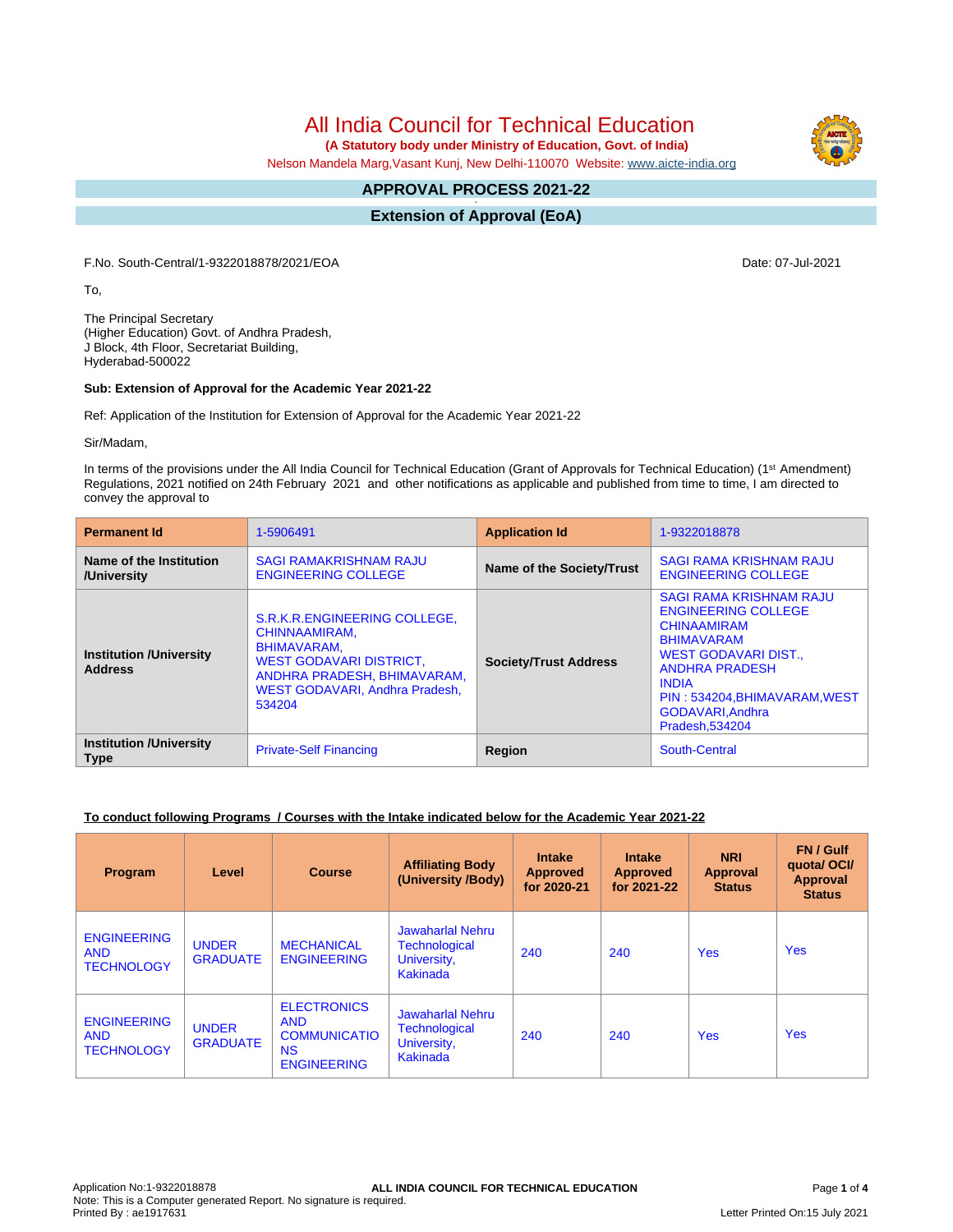| <b>ENGINEERING</b><br><b>AND</b><br><b>TECHNOLOGY</b> | <b>UNDER</b><br><b>GRADUATE</b> | <b>ELECTRICAL</b><br><b>AND</b><br><b>ELECTRONICS</b><br><b>ENGINEERING</b>   | <b>Jawaharlal Nehru</b><br>Technological<br>University,<br><b>Kakinada</b>        | 180 | 180 | <b>Yes</b> | Yes        |
|-------------------------------------------------------|---------------------------------|-------------------------------------------------------------------------------|-----------------------------------------------------------------------------------|-----|-----|------------|------------|
| <b>ENGINEERING</b><br><b>AND</b><br><b>TECHNOLOGY</b> | <b>UNDER</b><br><b>GRADUATE</b> | <b>COMPUTER</b><br><b>SCIENCE AND</b><br><b>ENGINEERING</b>                   | <b>Jawaharlal Nehru</b><br><b>Technological</b><br>University,<br><b>Kakinada</b> | 300 | 300 | <b>Yes</b> | Yes        |
| <b>ENGINEERING</b><br><b>AND</b><br><b>TECHNOLOGY</b> | <b>UNDER</b><br><b>GRADUATE</b> | <b>INFORMATION</b><br><b>TECHNOLOGY</b>                                       | <b>Jawaharlal Nehru</b><br>Technological<br>University,<br><b>Kakinada</b>        | 180 | 180 | Yes        | Yes        |
| <b>ENGINEERING</b><br><b>AND</b><br><b>TECHNOLOGY</b> | <b>POST</b><br><b>GRADUATE</b>  | <b>CAD CAM</b>                                                                | <b>Jawaharlal Nehru</b><br>Technological<br>University,<br><b>Kakinada</b>        | 18  | 18  | Yes        | Yes        |
| <b>ENGINEERING</b><br><b>AND</b><br><b>TECHNOLOGY</b> | <b>POST</b><br><b>GRADUATE</b>  | <b>STRUCTURAL</b><br><b>ENGINEERING</b>                                       | <b>Jawaharlal Nehru</b><br><b>Technological</b><br>University,<br><b>Kakinada</b> | 18  | 18  | Yes        | Yes        |
| <b>ENGINEERING</b><br><b>AND</b><br><b>TECHNOLOGY</b> | <b>POST</b><br><b>GRADUATE</b>  | <b>COMMUNICATIO</b><br><b>N SYSTEMS</b>                                       | <b>Jawaharlal Nehru</b><br><b>Technological</b><br>University,<br><b>Kakinada</b> | 18  | 18  | Yes        | Yes        |
| <b>ENGINEERING</b><br><b>AND</b><br><b>TECHNOLOGY</b> | <b>POST</b><br><b>GRADUATE</b>  | <b>COMPUTER</b><br><b>SCIENCE AND</b><br><b>TECHNOLOGY</b>                    | <b>Jawaharlal Nehru</b><br>Technological<br>University,<br><b>Kakinada</b>        | 18  | 18  | Yes        | Yes        |
| <b>ENGINEERING</b><br><b>AND</b><br><b>TECHNOLOGY</b> | <b>POST</b><br><b>GRADUATE</b>  | <b>INFORMATION</b><br><b>TECHNOLOGY</b>                                       | <b>Jawaharlal Nehru</b><br><b>Technological</b><br>University,<br><b>Kakinada</b> | 18  | 18  | Yes        | Yes        |
| <b>ENGINEERING</b><br><b>AND</b><br><b>TECHNOLOGY</b> | <b>POST</b><br><b>GRADUATE</b>  | <b>POWER</b><br><b>SYSTEMS AND</b><br><b>AUTOMATION</b>                       | <b>Jawaharlal Nehru</b><br><b>Technological</b><br>University,<br><b>Kakinada</b> | 18  | 18  | Yes        | Yes        |
| <b>ENGINEERING</b><br><b>AND</b><br><b>TECHNOLOGY</b> | <b>UNDER</b><br><b>GRADUATE</b> | <b>CIVIL</b><br><b>ENGINEERING</b>                                            | <b>Jawaharlal Nehru</b><br><b>Technological</b><br>University,<br><b>Kakinada</b> | 240 | 240 | Yes        | <b>Yes</b> |
| <b>ENGINEERING</b><br><b>AND</b><br><b>TECHNOLOGY</b> | <b>UNDER</b><br><b>GRADUATE</b> | <b>ARTIFICIAL</b><br><b>INTELLIGENCE</b><br><b>AND DATA</b><br><b>SCIENCE</b> | <b>Jawaharlal Nehru</b><br>Technological<br>University,<br><b>Kakinada</b>        | 60  | 180 | Yes        | <b>Yes</b> |
| <b>ENGINEERING</b><br><b>AND</b><br><b>TECHNOLOGY</b> | <b>UNDER</b><br><b>GRADUATE</b> | <b>COMPUTER</b><br><b>SCIENCE AND</b><br><b>BUSINESS</b><br><b>SYSTEM</b>     | <b>Jawaharlal Nehru</b><br>Technological<br>University,<br><b>Kakinada</b>        | 60  | 60  | Yes        | <b>Yes</b> |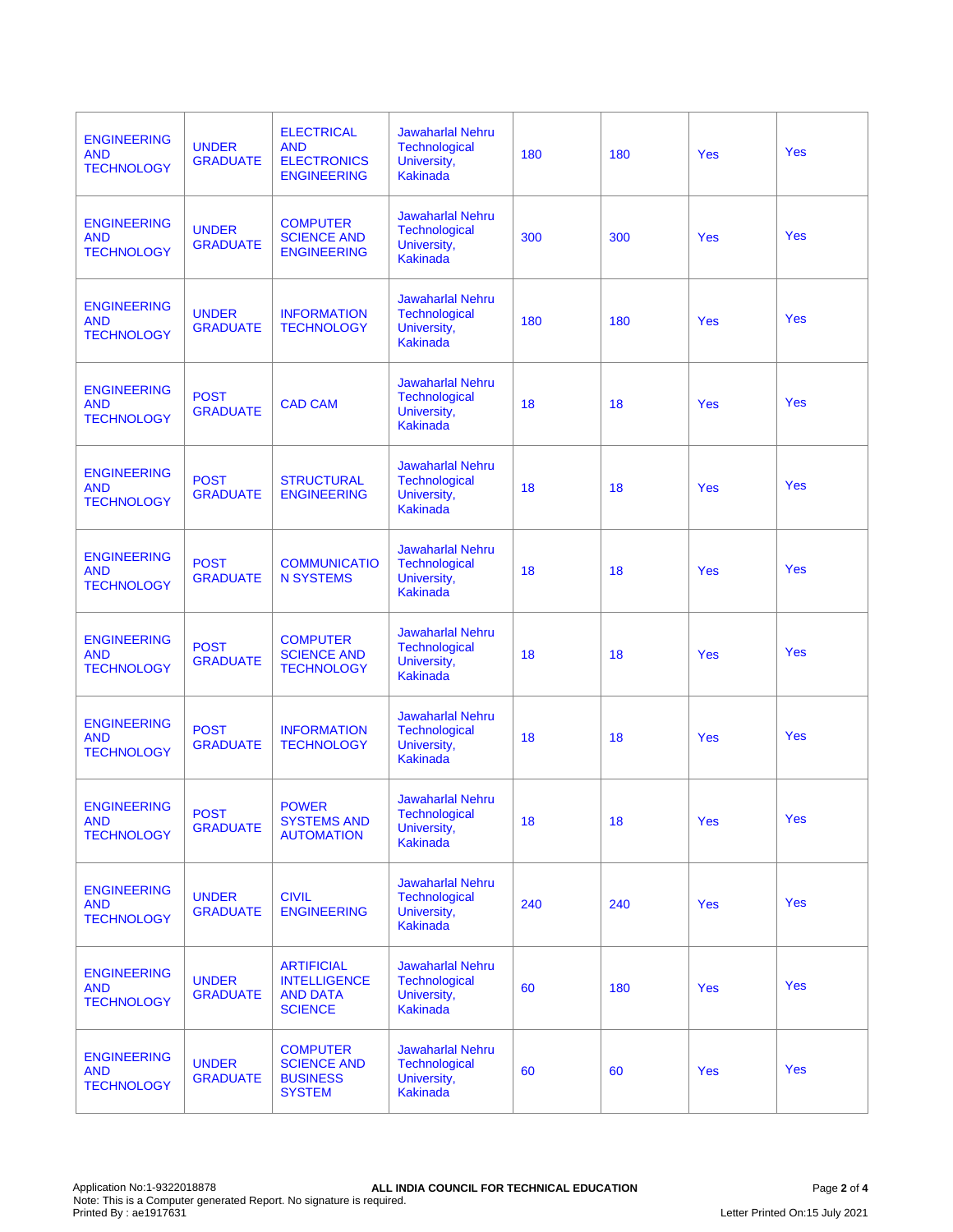| <b>ENGINEERING</b><br><b>AND</b><br><b>TECHNOLOGY</b> | <b>UNDER</b><br><b>GRADUATE</b> | <b>ARTIFICIAL</b><br><b>INTELLIGENCE</b><br><b>AND MACHINE</b><br><b>LEARNING</b> | <b>Jawaharlal Nehru</b><br><b>Technological</b><br>University,<br>Kakinada | $\mathbf 0$ | $60^{#}\%$ | <b>Yes</b> | <b>Yes</b> |
|-------------------------------------------------------|---------------------------------|-----------------------------------------------------------------------------------|----------------------------------------------------------------------------|-------------|------------|------------|------------|
| <b>ENGINEERING</b><br><b>AND</b><br><b>TECHNOLOGY</b> | <b>UNDER</b><br><b>GRADUATE</b> | <b>COMPUTER</b><br><b>SCIENCE AND</b><br><b>DESIGN</b>                            | Jawaharlal Nehru<br>Technological<br>University,<br>Kakinada               | $\mathbf 0$ | $60^{#}\%$ | <b>Yes</b> | <b>Yes</b> |

## Approved New Course(s)

### **It is mandatory to comply with all the essential requirements as given in APH 2021-22 (Appendix 6)**

## **Important Instructions**

- 1. The State Government/ UT/ Directorate of Technical Education/ Directorate of Medical Education shall ensure that 10% of reservation for Economically Weaker Section (EWS) as per the reservation policy for admission, operational from the Academic year 2019-20 is implemented without affecting the reservation percentages of SC/ ST/ OBC/ General. However, this would not be applicable in the case of Minority Institutions referred to the Clause (1) of Article 30 of Constitution of India. Such Institution shall be permitted to increase in annual permitted strength over a maximum period of two years.
- 2. The Institution offering courses earlier in the Regular Shift, First Shift, Second Shift/Part Time now amalgamated as total intake shall have to fulfil all facilities such as Infrastructure, Faculty and other requirements as per the norms specified in the Approval Process Handbook 2021-22 for the Total Approved Intake. Further, the Institutions Deemed to be Universities/ Institutions having Accreditation/ Autonomy status shall have to maintain the Faculty: Student ratio as specified in the Approval Process Handbook.
- 3. Strict compliance of Anti-Ragging Regulation, Establishment of Committee for SC/ ST, Establishment of Internal Complaint Committee (ICC), Establishment of Online Grievance Redressal Mechanism, Barrier Free Built Environment for disabled and elderly persons, Fire and Safety Certificate should be maintained as per the provisions made in Approval Process Handbook and AICTE Regulation notified from time to time.
- 4. In case of any differences in content in this Computer generated Extension of Approval Letter, the content/information as approved by the Executive Council / General Council as available on the record of AICTE shall be final and binding.

**Prof.Rajive Kumar Member Secretary, AICTE**

Copy \*\* to:

**1. The Director of Technical Education\*\*, Andhra Pradesh**

## **2**. **The Registrar\*\*,**

Jawaharlal Nehru Technological University, Kakinada

**3. The Principal / Director,** SAGI RAMAKRISHNAM RAJU ENGINEERING COLLEGE S.R.K.R.Engineering College, Chinnaamiram, Bhimavaram, West Godavari District, Andhra Pradesh, Bhimavaram,West Godavari, Andhra Pradesh,534204